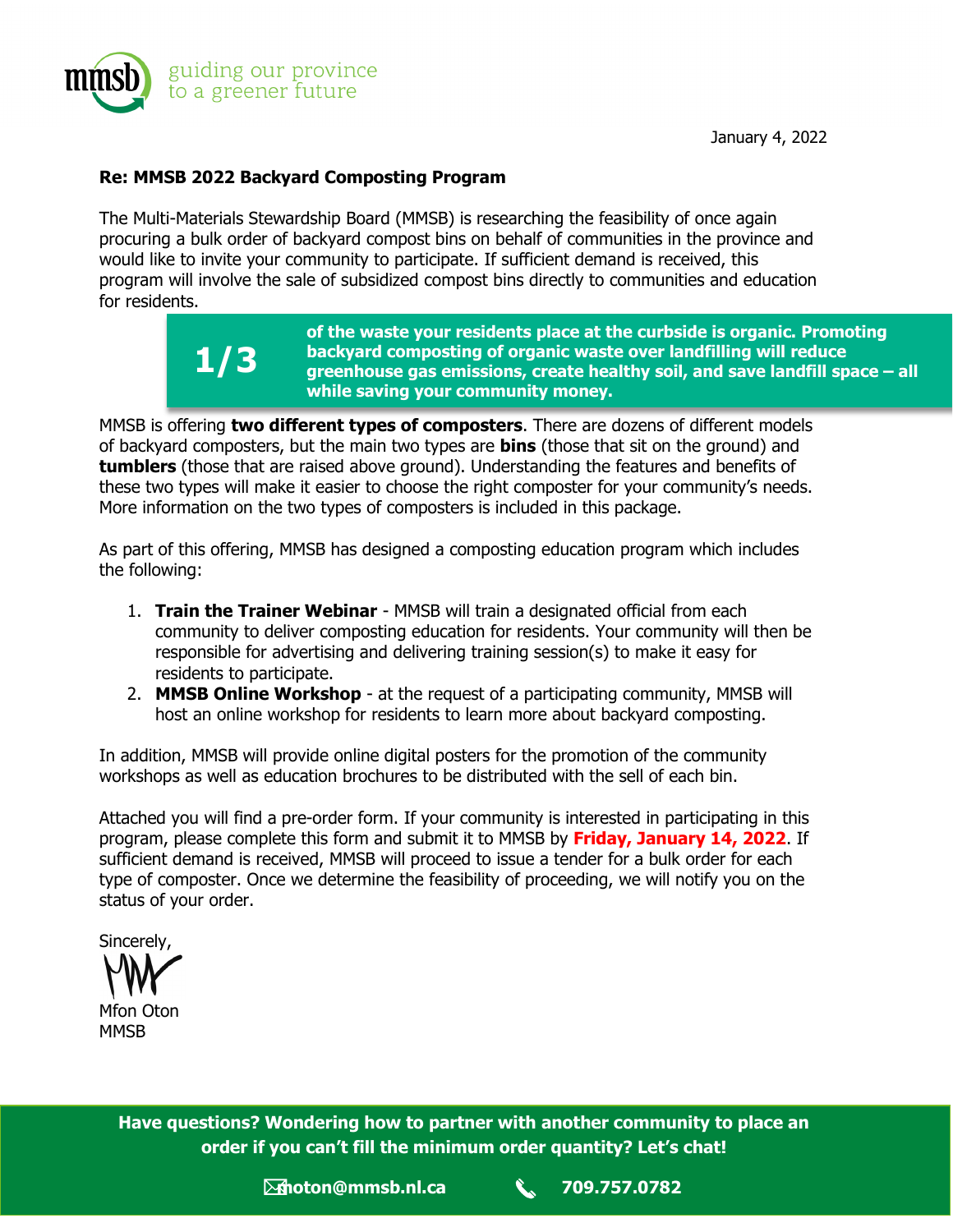## **Composter Options**



#### **The Offer**

Involves the sale of subsidized bins to communities at a rate of **\$21.99 per bin** plus HST (inclusive of shipping and handling).

#### **Minimum Order Quantity**

In order to participate there will be a minimum order size of 40 units (orders will be accepted in increments of 40).

#### **The Business Case**

The average compost bin retails for \$70 dollars, meaning a 40-bin order would normally cost \$2,800 plus HST. With this offer, your community can receive the same order for only \$880. If your municipality sells the composters to residents for the unit price of \$21.99, this program will cost very little to implement.

#### **Option 1: Compost Bin Option 2: Compost Tumbler**



#### **The Offer**

Involves the sale of subsidized tumblers to communities at a rate of **\$44.99 per bin** plus HST (inclusive of shipping and handling).

#### **Minimum Order Quantity**

In order to participate there will be a minimum order size of 40 units (orders will be accepted in increments of 40).

#### **The Business Case**

The average compost tumbler retails for over \$100 dollars, meaning a 40-bin order would normally cost over \$4,000 plus HST. With this offer, your community can receive the same order for only \$1,800. If your municipality sells the composters to residents for the unit price of \$44.99 + HST, this program will cost very little to implement.

Both composters take up the same footprint (4-6 square feet) and should be placed in direct sunlight. The following are some important considerations when choosing the right bin for your community.

# **Compost Bin:**

- lower cost
- minimal assembly
- larger capacity  $-$  bins can handle 2-3 times the volume of a tumbler (important for large family sizes or if residents want to compost large quantities of leaves)
- aerated using a pitchfork or shovel
- bins drain excess moisture more readily
- harvesting finished compost with a shovel can be a slower process
- higher cost
- assembly required (approximately one hour)
- smaller capacity
- sealed drum speeds up composting process
- aerated by spinning
- easy to access finished compost by inverting the drum over a wheelbarrow or garden cart
- dual compartment models keep newly added organics separate from finishing compost
- can be difficult to spin when over 2/3 full
- no accessibility for wildlife
- can be difficult to slide the lid open below  $0^{\circ}$ .

**Compost Tumbler:**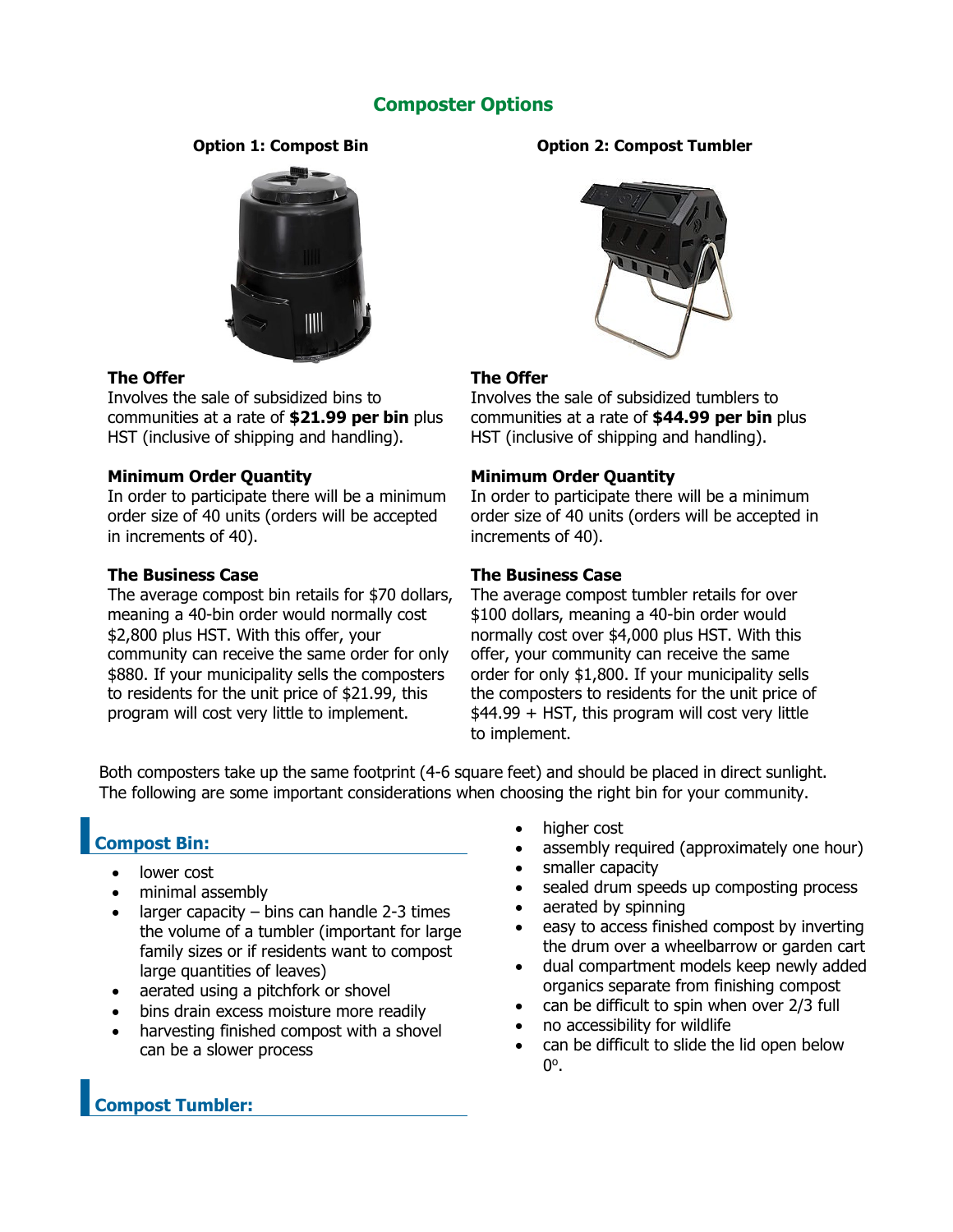

# **PRE-ORDER FORM**

**Please submit this order form to MMSB by 4p.m on Friday, January 14, 2022.** 

| 1. Community name: _ |  |
|----------------------|--|
|                      |  |
|                      |  |
| 2. Contact name:     |  |
|                      |  |
|                      |  |

**3. Phone**:

| 4. Mailing address (including postal code) | 5. Town office street address<br>(physical address if different from<br>mailing) |
|--------------------------------------------|----------------------------------------------------------------------------------|
|                                            |                                                                                  |

\*We will request the location/address for bin delivery at a later date.

|                                                       | 8. Select composter type: Option 1. Compost Bin _______ Option 2. Compost<br><b>Tumbler</b> |  |  |  |  |                     |  |  |  |  |
|-------------------------------------------------------|---------------------------------------------------------------------------------------------|--|--|--|--|---------------------|--|--|--|--|
| 9. Pre-order number of composters (increments of 40): |                                                                                             |  |  |  |  |                     |  |  |  |  |
|                                                       |                                                                                             |  |  |  |  | 40 80 120 160 other |  |  |  |  |
| <b>10.</b> Composting education program               |                                                                                             |  |  |  |  |                     |  |  |  |  |

Train the Trainer \_\_\_\_\_\_\_\_\_\_\_\_\_ MMSB-Hosted Online Workshop\_\_\_\_\_\_\_\_\_\_\_\_\_\_ Both\_\_\_\_\_\_\_

**Send this form to the attention of Mfon Oton: FAX:** 753-0974 (Cover page not required) **EMAIL:** [moton@mmsb.nl.ca](mailto:moton@mmsb.nl.ca)

Thank you for your interest in backyard composting.